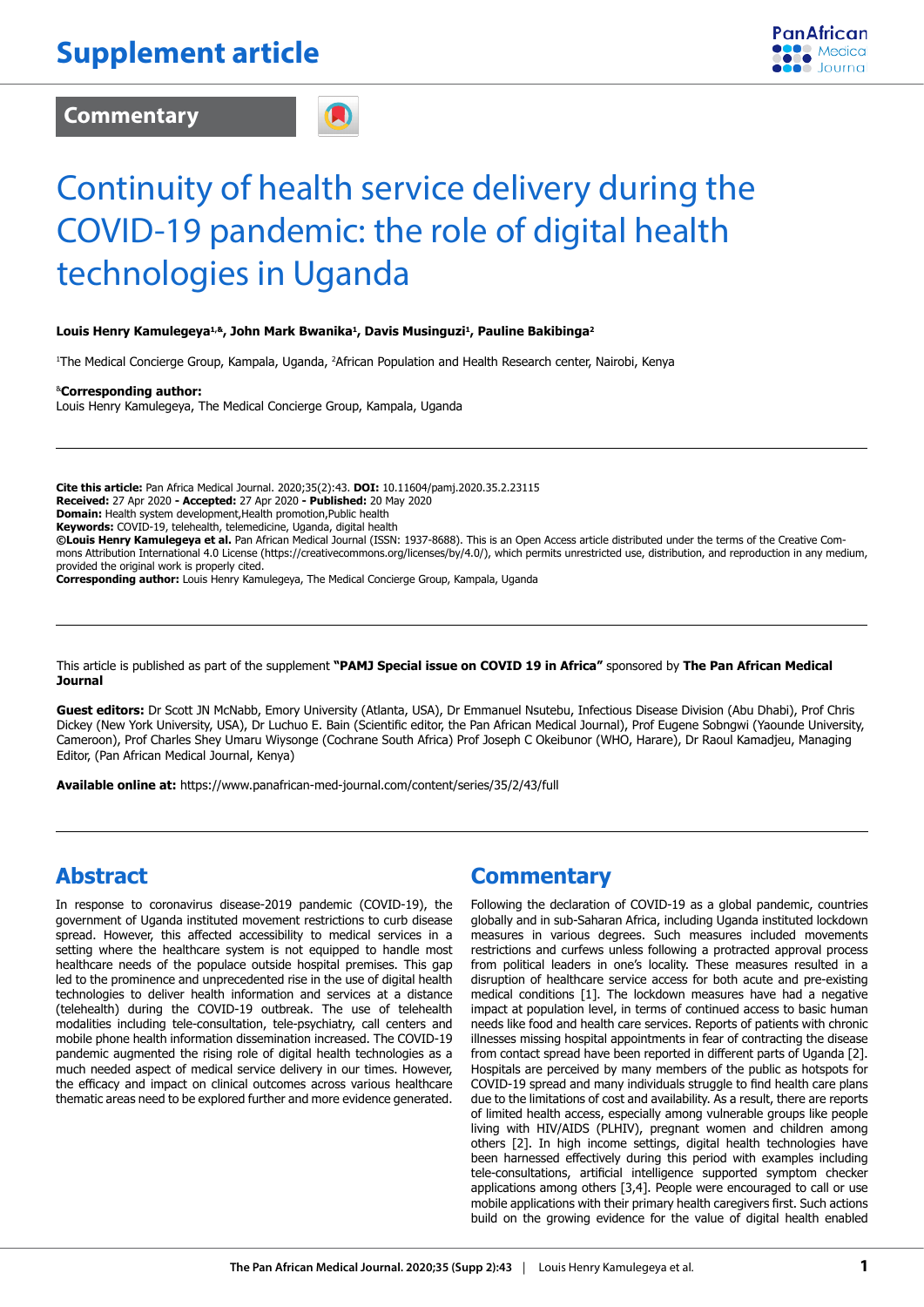medical consulting in reducing physical and financial access barriers as well as protecting health workers and patients from infections. Below, we summarize the range of telehealth centered interventions that were deployed to support the continuity of routine health care services during the COVID-19 outbreak in Uganda as of end of April 2020.

Telehealth in Uganda before COVID-19: telehealth is a broad term referring to the use of digital health technologies to remotely deliver clinical and non-clinical services including provider training, administrative meetings and continuing medical education. While telemedicine is specific to the delivery of health care services at a distance using information and communication technologies to support and enable long-distance patient care, maintenance of patient health record and provision of patients and professional health services [5]. Before the COVID-19 pandemic, access to healthcare services was mainly through the traditional modality with patients queuing up at physical health facilities for medical consultations, access to laboratory or medicines. However, early adopters of telehealth services in Uganda like the medical concierge group (TMCG), infectious diseases institute (IDI) and Baylor Uganda supported a number of cross cutting areas including HIV/AIDS, tuberculosis, maternal newborn and child health, sexual and reproductive health services among others. Majority of these telehealth interventions have been part of a wider donor funded public health project for example; the USAID-HIV/AIDS initiatives at workplaces activity, USAID regional health integration to enhance services (RHITES), North Lango among other health system strengthening projects. The telehealth services availed included; remote tele-consultations via voice, chat and video platforms, SMS reminders on facility appointments and mobile SMS health information dissemination and awareness for behavioral change [6]. Other telehealth modalities like interactive voice recordings and artificial intelligence powered self-triage applications have also been implemented in the pre-COVID-19 era.

#### **Application of telehealth during COVID-19 in Uganda**

#### **Tele-consultations**

Using mobile phone applications like short messaging service (SMS) and voice calling among other applications, beneficiaries have been able to remotely consult with healthcare providers. This has helped patient triage and reduced chances of health facility congestion in the face of easy spread of COVID-19. Teleconsultation providers during the COVID-19 pandemic included private entities like Rocket Health, Twogere Health, Seven Doctors, GoGP+ and academic research institutions like infectious diseases institute and Baylor Uganda among others. Health facilities that previously leveraged traditional physical consultations have adopted the teleconsultation model during the pandemic. Examples of such facilities included Nakasero hospital, Case hospital and UMC Victoria hospital all availed different platforms for their beneficiaries to tele consult with healthcare providers (Table 1).

| Table 1: teleconsultation providers during the COVID-19 pandemic in Uganda                        |                                    |
|---------------------------------------------------------------------------------------------------|------------------------------------|
| <b>Early Adopters</b>                                                                             |                                    |
| Name of Organization                                                                              | Teleconsultation channels used     |
| <b>Early Adopters</b>                                                                             |                                    |
| *Rocket Health, The Medical Concierge Group                                                       | Chat, voice calls, video, WhatsApp |
| *** Ministry of Health, Uganda                                                                    | Voice call                         |
| ~Infectious Diseases Institute                                                                    | Voice call                         |
| ~Baylor Uganda                                                                                    | Voice call                         |
| <b>Late Adopters</b>                                                                              |                                    |
| *Twogere Health                                                                                   | Smart-phone Application            |
| *Seven Doctors                                                                                    | Smart-phone Application            |
| *GoGP+                                                                                            | Smart-phone Application            |
| **Nakasero Hospital                                                                               | Voice call and Video               |
| **Case Hospital                                                                                   | Voice call and WhatsApp            |
| ** UMC Victoria                                                                                   | Voice call                         |
| *** Kampala Capital City Authority                                                                | Voice call                         |
| * Private company ** Physical health facility *** Public services ~Academic Research Institutions |                                    |

**Call centers and online health:** Figure 1 shows the Rocket Health call center in use during COVID-19 outbreak. Other call-center service providers that have been made available during the COVID-19 pandemic included ministry of health, infectious diseases institute, Baylor Uganda and the Kampala Capital City Authority call centers. The call centers are currently used as a source of health information to the general public, in addition to providing triage and referral services to callers. Online search platforms that enable easy access to health service points are also available to the general population.

**Mobile phone health information dissemination:** health content on COVID-19 has been disseminated via mobile SMS by different telecommunication companies and partners in support of the ministry



**Figure** 1: rocket health call center in use during COVID-19 outbreak

Shout-out to @RocketHealthUG for coming through with health care during the #lockdown.

Talked to a doctor, got my medication delivered within an hour & they even followed up a couple of days later. Excellent customer service  $\bigcirc$ .



Figure 2: client feedback experience from utilizing the mobile medical services during COVID-19 lockdown

of health. This health content covered different thematic areas including disease awareness creation and prevention measures. The content was made available only in english language. Below is an example of such a mobile message: *"Do you know that Coronavirus can spread from person to person? Avoid crowded places and direct contact with people through handshakes".*

**Telepsychiatry:** mental health support services including tele counselling and telepsychiatry were notably on demand during the pandemic owing to the rise in vices like gender-based violence. Nongovernment organizations like Reach A Hand availed toll-free hotline for the population. Resilience Africa network (RAN) a research institution based out of Makerere University supported a smart phone-based application called Centers4Her that availed sexual and reproductive health services like Tele counselling, among others, during the COVID-19 outbreak for the Ugandan population.

Mobile medical services (tele-laboratory & tele-pharmacy): health service providers innovated around the lockdown to ensure continuity to accessing the much-needed medical services like the laboratory and medicine refills. Medicine delivery services that involved providers taking the prescription refills of clients to their preferred locations (home) were on a rise. In addition, mobile laboratory services involving providers picking specimen/samples from client's location (home) were noted. These services came off as very convenient and helped address the limitations created by movement restrictions during the COVID-19 pandemic to ensure continuity in health service delivery. Additional medical services that were delivered at client's homes included; infant